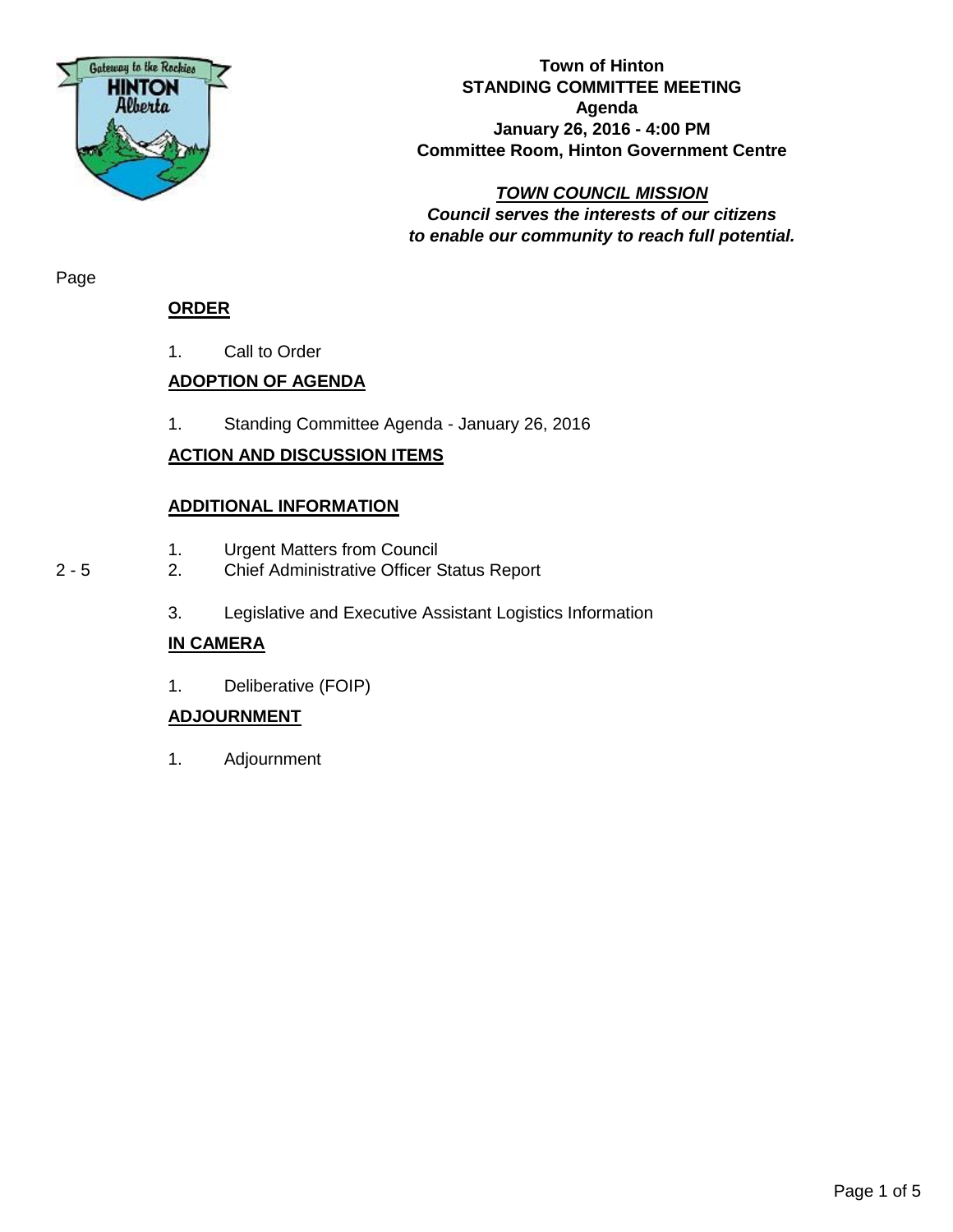# **COUNCIL ACTION PENDING LIST**

| <b>Meeting</b><br><b>Date</b> | <b>Source</b> | Item<br><b>Number</b> | <b>Action Required</b>                                                                                                                                                                                                               | <b>Staff</b><br><b>Responsible</b> | <b>Multi Staff</b><br><b>Responsible</b> | <b>Due Date</b>                 | <b>Status</b> | <b>Additional Comments</b>                                                                                                                                                                                                                                                                                                                                                                                                                                                                      |
|-------------------------------|---------------|-----------------------|--------------------------------------------------------------------------------------------------------------------------------------------------------------------------------------------------------------------------------------|------------------------------------|------------------------------------------|---------------------------------|---------------|-------------------------------------------------------------------------------------------------------------------------------------------------------------------------------------------------------------------------------------------------------------------------------------------------------------------------------------------------------------------------------------------------------------------------------------------------------------------------------------------------|
| 10 Jun 2003 Standing          |               | MD - 0048             | When the train station move occurs, that a memorial<br>plaque be placed at that location to respectfully<br>commemorate those who died and were injured in the<br>1986 train crash and the community's disaster response<br>efforts. | Laura Howarth                      | Hans van<br>Klaveren                     | 31 Jan 2016 In Progress         |               | Unveiling of the plaque and blessing ceremony<br>takes place at the Train Station House on Monday<br>February 8, 2016 at 1:00pm (30th anniversary date<br>of the event).                                                                                                                                                                                                                                                                                                                        |
| 06 Mar 2012 Standing          |               | MD - 0436             | From Council Planning Session- Prepare approach/options Emily Olsen<br>of a social media strategy and how it could be expanded<br>to "go where citizens are at".                                                                     |                                    |                                          | 30 Mar 2016 In Progress         |               | A social media strategy will be created as part of<br>the communications strategy. Key pieces to the<br>strategy include an editorial plan, scheduling<br>considerations, and an approved public<br>communications policy for administration.<br>Facebook or other identified social media<br>applications would potentially launch in<br>conjunction with the refreshed Town of Hinton<br>website. Mar. 27/15 Date moved to March, 2016<br>due to Admin capacity and intricacies of this work. |
| 11 Sep 2012 Standing          |               | MD - 0607             | 2012 Municipal Resource Optimization: Review potential<br>for elimination of commercial waste collection as<br>municipally delivered. Report findings to Finance Manager                                                             | Gordie Lee                         |                                          | 30 Mar 2016 In Progress         |               | Developing a 2-phased approach for commercial<br>recycling and garbage collection. Due date moved<br>to Nov./15 with report to Council late Aug./15.<br>Garbage collection report moved to spring, 2016.                                                                                                                                                                                                                                                                                        |
| 12 Feb 2013 Standing          |               | MD - 0739             | Review pros/cons of metering water and how to move to<br>phased implementation plan; bring back to council.                                                                                                                          | Dale Woloszyn                      |                                          | $ 01 \text{ Jun } 2016$ Pending |               | Project Plan to be approved by Council by Dec.<br>31/15. Will engage CEAC for public feedback.                                                                                                                                                                                                                                                                                                                                                                                                  |
| $\vert$ 23 Sep 2014 Standing  |               | MD - 1186             | After LUB review/updated completed, return "Vacant Land Mindi Petkau<br>and Under-Developed Land" report back to council                                                                                                             |                                    |                                          | 02 May<br>2016                  | In Progress   | LUB is currently under a review by Administration<br>and ISL. Final Meeting with Council to review final<br>changes before public process.                                                                                                                                                                                                                                                                                                                                                      |
| 02 Dec 2014 Regular           |               | MD - 1221             | Opening Rec Centre on Statutory Days: Continue trial for<br>additional 2-year period; bring attendance results back to<br>Council after that time.                                                                                   | Laura Howarth                      | Hans van<br>Klaveren                     | 01 Dec 2016 In Progress         |               | Designated stat holidays are being trialed and<br>results will be reported to Council in December<br>2016.                                                                                                                                                                                                                                                                                                                                                                                      |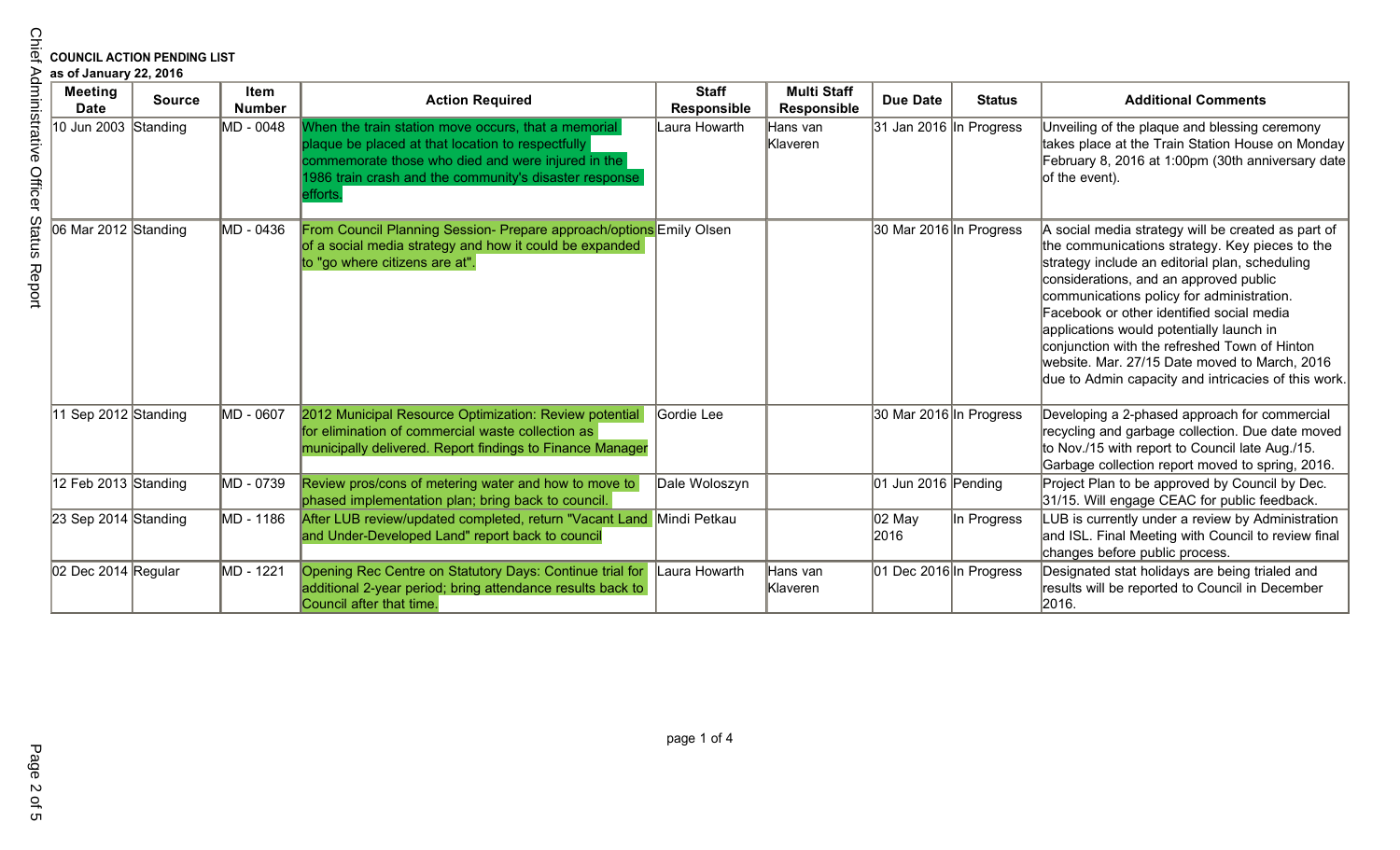| <b>COUNCIL ACTION PENDING LIST</b><br>as of January 22, 2016 |               |                       |                                                                                                                                                                                                                                                                                                                                                                                                                                                                                                                                                                                                                     |                             |                                          |                         |               |                                                                                                                                                                                                                                                                                                                                                                                                                                                                                                                                                                                                                                                                       |
|--------------------------------------------------------------|---------------|-----------------------|---------------------------------------------------------------------------------------------------------------------------------------------------------------------------------------------------------------------------------------------------------------------------------------------------------------------------------------------------------------------------------------------------------------------------------------------------------------------------------------------------------------------------------------------------------------------------------------------------------------------|-----------------------------|------------------------------------------|-------------------------|---------------|-----------------------------------------------------------------------------------------------------------------------------------------------------------------------------------------------------------------------------------------------------------------------------------------------------------------------------------------------------------------------------------------------------------------------------------------------------------------------------------------------------------------------------------------------------------------------------------------------------------------------------------------------------------------------|
| <b>Meeting</b><br><b>Date</b>                                | <b>Source</b> | Item<br><b>Number</b> | <b>Action Required</b>                                                                                                                                                                                                                                                                                                                                                                                                                                                                                                                                                                                              | <b>Staff</b><br>Responsible | <b>Multi Staff</b><br><b>Responsible</b> | <b>Due Date</b>         | <b>Status</b> | <b>Additional Comments</b>                                                                                                                                                                                                                                                                                                                                                                                                                                                                                                                                                                                                                                            |
| 13 Jan 2015 Standing                                         |               | MD - 1229             | <b>Housing Funds Allocation/Municipal Affairs (4</b><br>houses): Prepare a plan to allocate the \$1M sale<br>proceeds.<br>SC Direction April 28, 2015 - Send a request to<br><b>Municipal Affairs in regards to the \$1M from sale</b><br>proceeds of the Rural and Native Housing to be<br>applied to 1) Habitat for Humanity; 2) Balance of<br>funding to be applied to Hinton's future contribution<br>to the Evergreen facility upgrade; 3) in the event the<br><b>Evergreen Facility Upgrade is not an option then the</b><br>balance of the funding to be applied to other projects<br>that meet the criteria | Denise Parent               |                                          | 30 Jun 2015 In Progress |               | April 9/15 - Discussion with Don Squires from<br>Capital Initiatives of Municipal Affairs as to project<br>proposals of the sale proceeds within the Town of<br>Hinton. He suggested that Habitat would be a<br>good proposal or any project that supports<br>attainable housing. A letter is to be drafted with<br>proposals for their consideration. April 28/15 -<br>Report went to Standing Committee; May 4/15 -<br>Letter submitted to Housing Development MA<br>requesting transfer of funds, awaiting response.<br>Response delayed due to May 5/15 Provincial<br>election. Nov 2015 followed up with an email as to<br>status. Still waiting for a response. |
| 03 Feb 2015 Regular                                          |               | MD - 1302             | That Administration provide a similar report on<br>development permit deposits (update) within twelve months<br>to review the status of outstanding deposits.                                                                                                                                                                                                                                                                                                                                                                                                                                                       | Wendy Jones                 |                                          | 03 Feb 2016 Pending     |               |                                                                                                                                                                                                                                                                                                                                                                                                                                                                                                                                                                                                                                                                       |
| 16 Jun 2015 Regular                                          |               | MD - 1290             | Research all options for the mobile home parks conditions Wendy Jones<br>and issues, including roads and number of exits. Bring<br>back to Standing Committee.                                                                                                                                                                                                                                                                                                                                                                                                                                                      |                             | Mike Schwirtz                            | 30 Nov 2016 In Progress |               | Fire, Bylaw, Planning and Town Manager met to<br>discuss and evaluate new strategies. The Safer<br>Communities and Neighbourhoods Act of Alberta<br>was reviewed with legal advice and the findings<br>were that this Act does will not support us. Legal<br>is aware of similar issue in another community<br>and is going to review and see what approach we<br>may take. Update Aug 6/15 date moved to allow<br>for further research. Moving date to November,<br>2016 due to required research.                                                                                                                                                                   |
| 23 Jun 2015 Standing                                         |               | MD - 1295             | Gateway Signs: Bring back to Council information on<br>powder coating (reflective paint) and improving landscaping<br>(zero maintenance if possible) for immediate results; with<br>a line item added to the budget for long term results.                                                                                                                                                                                                                                                                                                                                                                          | <b>Wendy Jones</b>          | Mindi Petkau                             | 30 Mar 2016 In Progress |               | Looking into cost effective solutions to present to<br>Council. Report will come in December, 2015.<br>Report to Council January 12, 2016 where Council<br>provided further direction on lights, flag poles.                                                                                                                                                                                                                                                                                                                                                                                                                                                          |
| 23 Jun 2015 Standing                                         |               | MD - 1296             | Town Campground: Prepare "business case" to install full<br>or partial services at the campground; and/or exit strategy<br>to get out of the campground business by Jan./16.                                                                                                                                                                                                                                                                                                                                                                                                                                        | Wendy Jones                 | Gordie Lee                               | $ 01$ Apr 2016 Pending  |               |                                                                                                                                                                                                                                                                                                                                                                                                                                                                                                                                                                                                                                                                       |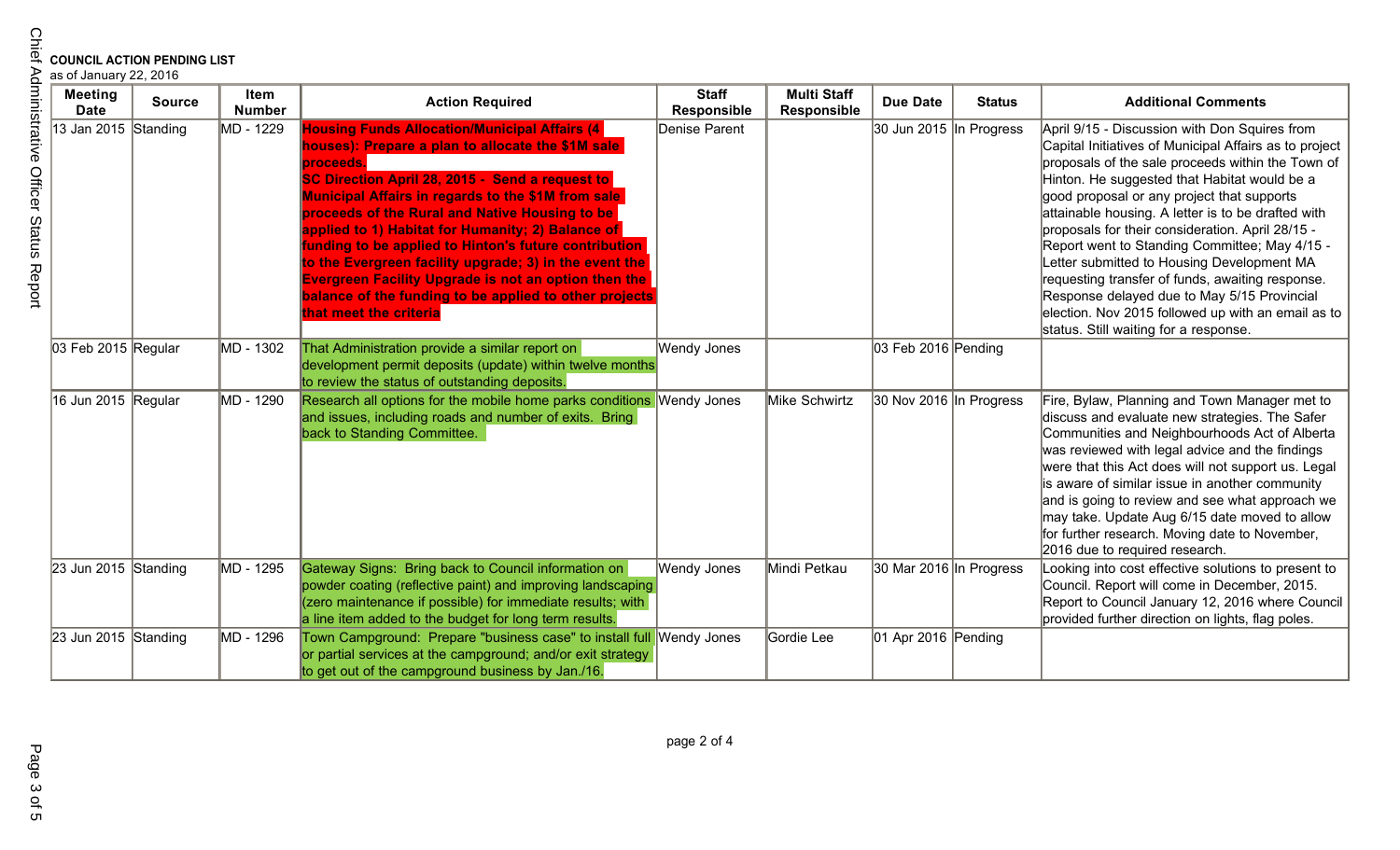| <b>COUNCIL ACTION PENDING LIST</b><br>as of January 22, 2016 |               |                       |                                                                                                                                                 |                                    |                                   |                         |               |                                                                                                                                                                                                                                                                                                                                                                                                                                                    |
|--------------------------------------------------------------|---------------|-----------------------|-------------------------------------------------------------------------------------------------------------------------------------------------|------------------------------------|-----------------------------------|-------------------------|---------------|----------------------------------------------------------------------------------------------------------------------------------------------------------------------------------------------------------------------------------------------------------------------------------------------------------------------------------------------------------------------------------------------------------------------------------------------------|
| <b>Meeting</b><br><b>Date</b>                                | <b>Source</b> | Item<br><b>Number</b> | <b>Action Required</b>                                                                                                                          | <b>Staff</b><br><b>Responsible</b> | <b>Multi Staff</b><br>Responsible | <b>Due Date</b>         | <b>Status</b> | <b>Additional Comments</b>                                                                                                                                                                                                                                                                                                                                                                                                                         |
| 01 Sep 2015 Regular                                          |               | MD - 1314             | Sponsorship Policy:<br>Draft policy for Council to review by<br>end of Dec, 2015.                                                               | aura Howarth                       | Denise Parent                     | 31 Mar 2016 In Progress |               | Direction Report to seek clarification on scope is<br>tentatively scheduled for Mar.22.16 Standing<br>Committee Meeting. Preliminary research<br>(reviewed with the CAO) has yielded complicated<br>and conflicting results.                                                                                                                                                                                                                       |
| $ 01$ Sep 2015 Regular                                       |               | MD - 1315             | Beaver Boardwalk: Prepare a brochure which includes<br>detailed map of boardwalk; to be included in the 2016<br>uidae                           | Mike Schwirtz                      | Emily Olsen                       | 31 Dec 2015 In Progress |               | Plan is in place to have brochure produced by end<br>of year. Working with a publisher to have brochure<br>ready for Spring, 2016.                                                                                                                                                                                                                                                                                                                 |
| $ 01$ Sep 2015 Regular                                       |               | MD - 1345             | Proceed with consultant to engage in a 10-year Strategic<br>Plan for the Dr. Duncan Murray Recreation Centre<br>evaluation.                     | <b>Wendy Jones</b>                 | Laura Howarth                     | 30 Jun 2016 In Progress |               |                                                                                                                                                                                                                                                                                                                                                                                                                                                    |
| 15 Sep 2015 Regular                                          |               | MD - 1321             | ATE Program and Proceeds - Investigate 2 or 3 options for Laura Howarth<br>changing the driving behaviours at the Brookhart corner<br>location. |                                    | <b>Todd Martens</b>               | 30 Jun 2016 In Progress |               | Low priority at this time; preliminary ideas have<br>been generated but full option and impact<br>assessments need to be done.                                                                                                                                                                                                                                                                                                                     |
| 13 Oct 2015 Standing                                         |               | MD - 1326             | Develop a long term development plan for the Athabasca<br><b>Riverfront Park</b>                                                                | Laura Howarth                      | Hans van<br>Klaveren              | 31 Oct 2016 In Progress |               | Information gathered from operating for a second<br>season / park use will be taken into<br>consideration.                                                                                                                                                                                                                                                                                                                                         |
| 13 Oct 2015 Standing                                         |               | MD - 1329             | Look at options for placing a seasonal bus stop near the<br><b>Beaver Boardwalk</b>                                                             | Laura Howarth                      | Olga Uloth                        | 30 Apr 2016 In Progress |               | Preliminary review: the transit bus already stops at<br>the top of Collinge Road and Mountain Street (1/2<br>block from the Beaver Boardwalk entrance).<br>Creating a seasonal stop for summer tourists<br>would alter the timing of the entire route and<br>regardless, would not provide a direct route to the<br>attraction from the Visitor Centre at Green Square.<br>A more in depth analysis will be explored before<br>closing the action. |
| 27 Oct 2015 Standing                                         |               | MD - 1334             | Develop a modest grant system to cover part of the cost of Laura Howarth<br>going to a standardized box for a key box program.                  |                                    | <b>Todd Martens</b>               | 31 Mar 2016 In Progress |               |                                                                                                                                                                                                                                                                                                                                                                                                                                                    |
| 27 Oct 2015 Standing                                         |               | MD - 1335             | Incorporate terminology around the new and existing<br>buildings on the key box program for a phased in period.                                 | Laura Howarth                      | <b>Todd Martens</b>               | 31 Mar 2016 In Progress |               |                                                                                                                                                                                                                                                                                                                                                                                                                                                    |
| 27 Oct 2015 Standing                                         |               | MD - 1336             | Bring the key box bylaw to Regular Council for a decision                                                                                       | Laura Howarth                      | <b>Todd Martens</b>               | 31 Mar 2016 In Progress |               |                                                                                                                                                                                                                                                                                                                                                                                                                                                    |